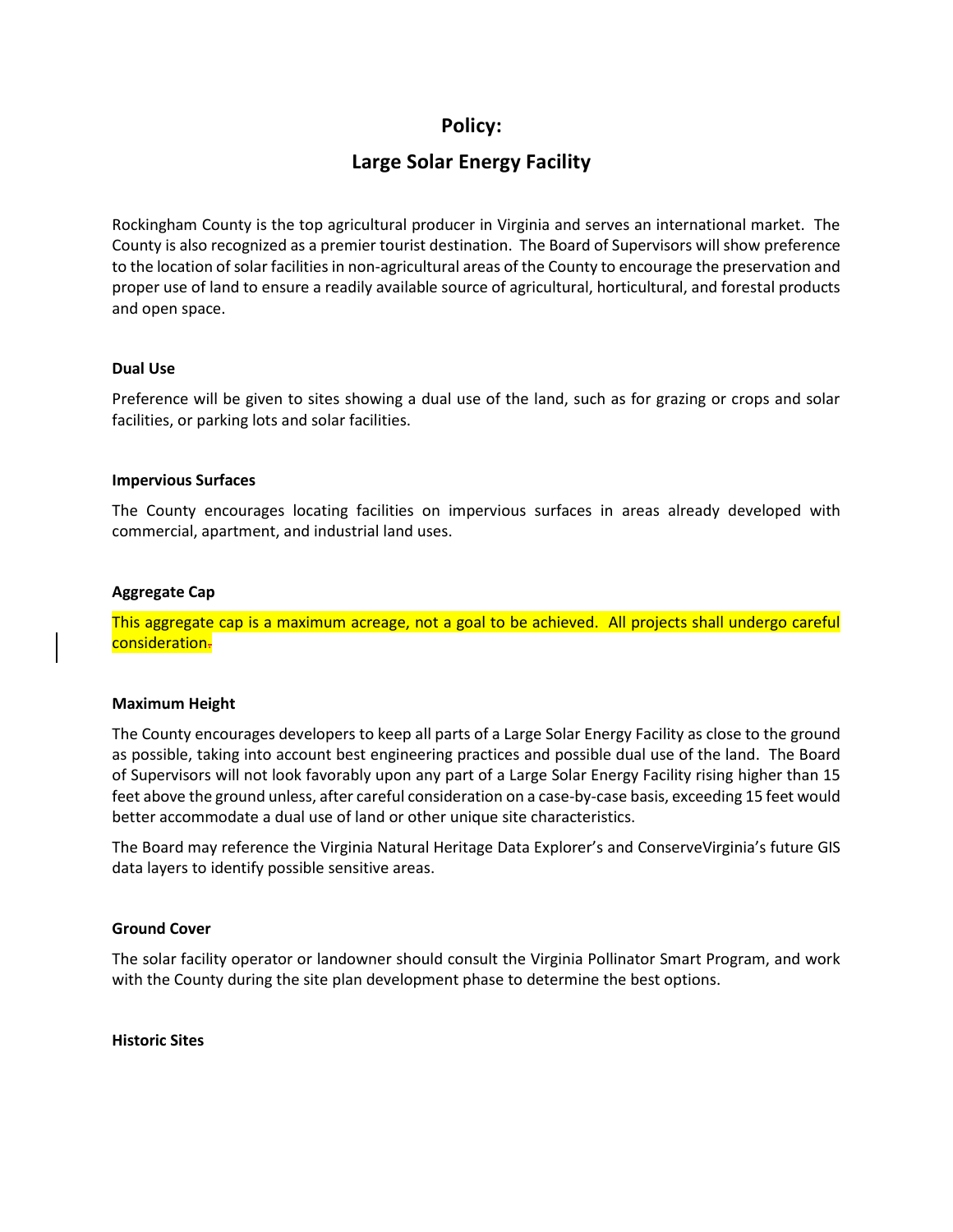A facility may be considered on a property within the Study Area as designated in the Cross Keys and Port Republic Battlefields Preservation Plan, so long as impacts to the battlefield commemoration that are deemed significant by the Board are mitigated to the Board's satisfaction.

The County discourages large-scale solar facilities in the near vicinity of any recognized historic resource. However, any facility adjoining a significant "Historic Resource," as designated in the Comprehensive Plan or as defined by the Virginia Department of Historic Resources shall have a vegetated buffer, and any facility in the near vicinity may be required to have a vegetated buffer.

# **Soils and Tree Cover**

The County discourages locating solar facilities on any A-1- or A-2-zoned land that contain Prime Soils and Soils of Statewide Importance, and on wooded sites.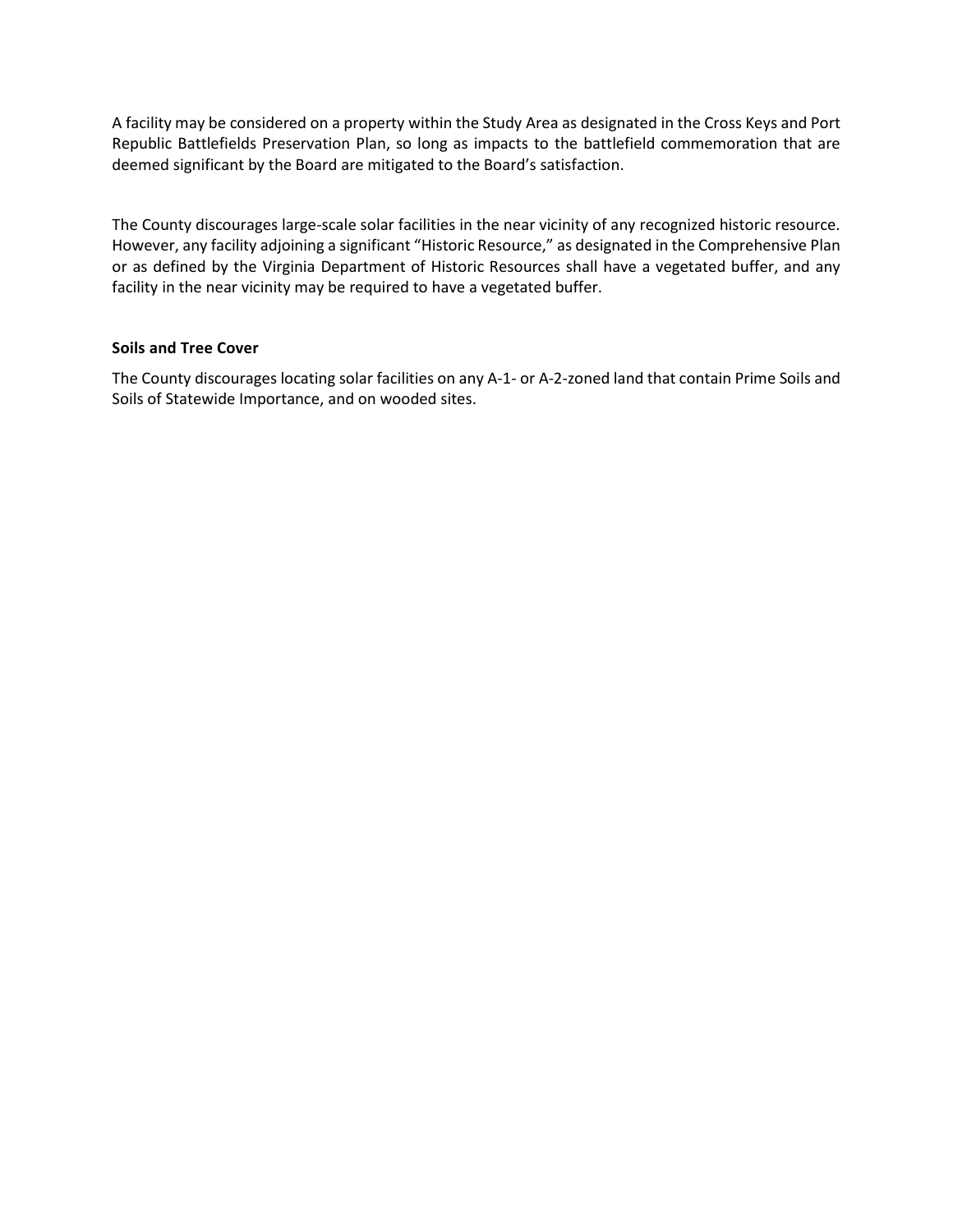# **sallOA21-202**

# **Ordinance:**

# **Ground-Mounted Large Solar Energy Facility**

# **Article 2. Definitions.**

### Decommissioning Plan.

A decommissioning plan specifies the procedure by which the applicant or its successor would remove a Solar Energy Facility after the end of its useful life and to restore the property for prior or future usage consistent with the Comprehensive Plan or future zoning.

### Energy storage system.

Equipment, facilities, or devices capable of absorbing energy, storing it for a period of time, and redelivering that energy after it has been stored.

### Joint and several responsibility.

With respect to Ground-mounted Large Solar Energy Facilities, wherever responsibility is assigned to two or more private parties, such as but not limited to, the operator and the landowner, the responsibility shall be construed to be jointly and severally borne by the parties assigned, and shall be so construed regardless of whether the wording is conjunctive or disjunctive.

# Solar energy facility, large.

An energy conversion system consisting of photovoltaic panels, their support structures, and associated infrastructure, such as but not limited to control, conversion, and transmission hardware, and energy storage systems, occupying more than two (2) acres of total land area. "Occupying" means actual ground coverage, not acreage of the parcel on which the facility is installed.

# **Article 6. Land Uses.**

# **Table 17-606. Land Use and Zoning Table.**

Amend to reflect in which zoning districts a ground-mounted Large Solar Energy Facility is permitted by right and permitted by special use.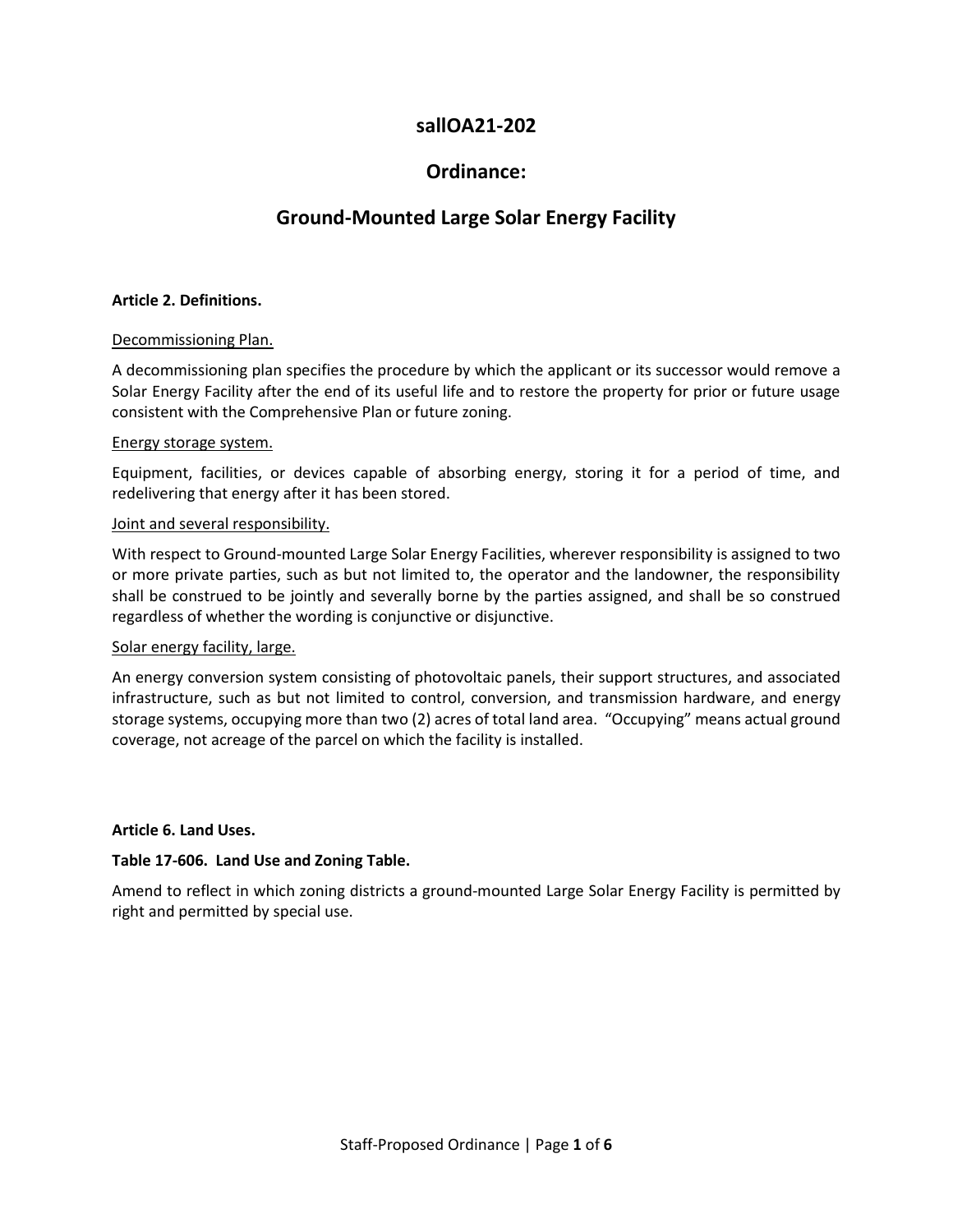| P: Permitted;<br><b>SU: Special</b><br>Use; A:<br>Permitted<br>Accessory;<br>Asterisk *:<br>Supplemental<br><b>Standards</b><br><b>Apply</b> | Table 17-606. Land Use and Zoning Table |                               |              |                    |              |                    |           |                |                |              |         |         |                         |             |                       |                  |                             |                                |                |                   |       |         |                       |
|----------------------------------------------------------------------------------------------------------------------------------------------|-----------------------------------------|-------------------------------|--------------|--------------------|--------------|--------------------|-----------|----------------|----------------|--------------|---------|---------|-------------------------|-------------|-----------------------|------------------|-----------------------------|--------------------------------|----------------|-------------------|-------|---------|-----------------------|
|                                                                                                                                              | А-<br>1                                 | A-<br>$\overline{\mathbf{2}}$ | <b>RV</b>    | $RR$ $R$ -<br>$-1$ | $\mathbf{1}$ | R-<br>$\mathbf{2}$ | $R-$<br>3 | <b>PS</b><br>F | P<br><b>MF</b> | P<br>G       | R-<br>4 | R-<br>5 | M<br>Н-<br>$\mathbf{1}$ | M<br>H<br>P | M<br>X<br>$\mathbf U$ | <b>B-</b><br>1   | <b>B-</b><br>$\overline{2}$ | B<br>$\boldsymbol{\mathsf{x}}$ | <b>PC</b><br>D | PM<br>$\mathbf R$ | $I-1$ | PI<br>D | ls-<br>$\mathbf{1}$   |
| Energy<br>storage<br>system                                                                                                                  | SU<br>$\ast$                            | su<br>$\ast$                  | SU<br>$\ast$ | SU<br>$\ast$       |              |                    |           |                |                | SU<br>$\ast$ | $P*$    | $P*$    |                         |             | $P*$                  | S<br>U<br>$\ast$ | S<br>U<br>$\ast$            |                                | p*             | p*                | P*    | $P*$    | $P*$<br>SU<br>$\ast$  |
| Solar energy,<br>large                                                                                                                       | SU<br>$\ast$                            | SU<br>$\ast$                  | SU<br>$\ast$ | SU<br>$\ast$       |              |                    |           |                |                | SU<br>$\ast$ | $P*$    | $P*$    |                         |             | $P*$                  | S<br>U<br>$\ast$ | $\sf S$<br>U<br>$\ast$      |                                | $P*$           | $P^*$             | $P^*$ | $P^*$   | $P^*$<br>SU<br>$\ast$ |
| Solar energy,<br>large installed<br>over<br>impervious<br>surfaces                                                                           |                                         |                               |              |                    |              |                    |           |                |                |              | $P^*$   | $P*$    |                         |             |                       | p*               |                             |                                | $P^*$          | $P*$              | $P^*$ | $P^*$   | $P^*$                 |

# **Sec. 17-607. Supplemental standards for certain land uses.**

Solar Energy Facility, Large.

- (1) Ground-mounted:
- (2) Aggregate Cap: Commencing on [effective date], and continuing until amended by the Board of Supervisors, no more than 1,800 acres, in aggregate, may be approved for Large Solar Energy Facilities by special use permit.
- (3) Per-Site Cap: Except as provided immediately below, no more than  $fifty$  (50)  $s$ ixty (60) acres may be approved for an individual Large Solar Energy Facility permitted by special use permit on land zoned A-1, A-2, RV, RR-1, PG, B-1, and B-2. This 560 acre per-site cap does not apply to groundmounted Large Solar Energy Facilities proposed to be located in planned development zoning districts, industrial zoning districts or public service districts. Newly proposed Large Solar Facilities shall be located in near proximity to the demonstrated need based on intended customers. Newly proposed Large Solar Facilities shall be placed no closer to a pre-existing Large Solar Facility than necessary to serve those intended customers. Need may be demonstrated by indicia such as, but not limited to, subscriber interest shown at the community meeting. No Large Solar Energy Facility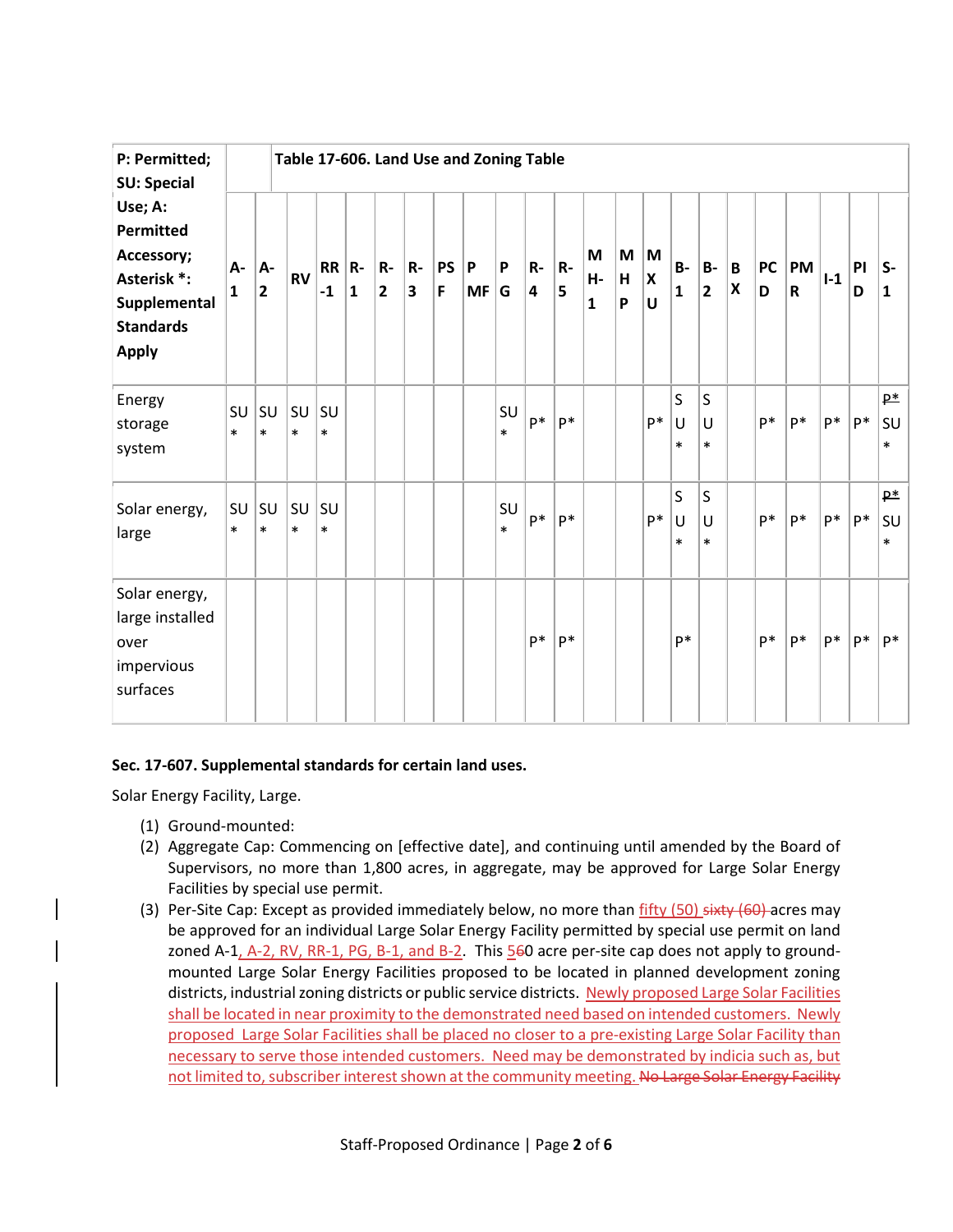may be located within **the millips-wards of another Large Solar Energy Facility.** [from SUP &, or OR by-right?]

- (4) Exception: Up to Twenty-five percent (25%) of the One thousand Eight Hundred (1,800) acre Aggregate Cap, or Four Hundred Fifty (450) acres, may be occupied by Large Solar Facilities that are comprised of more than 50 acres per site, up to a maximum per-site acreage of 150 acres.three (3) individual Facilities may occupy more than 60 acres up to a maximum of two hundred (200) acres per site.
- (5) Setbacks for a Large Solar Energy Facility requiring a special use permit:
	- a. When 2 acres to 30 acres of land, inclusive, are occupied by a solar energy facility, all aboveground infrastructure shall be at leastno less than 100 feet from property lines and no less than 150-200 feet from existing dwellings, reduceable by notarized consent from an adjoining property owner. Setbacks are not required among and between participating landowners' parcels.
	- b. When more than 30 acres of land are occupied by a solar energy facility, all above-ground infrastructure shall be no less than 150 feet from property lines and shall be no less than 250 feet from any existing dwellings, reduceable by notarized consent from an adjoining property owner. Setbacks are not required among and between participating landowners' parcels.
	- c. Transformers shall be set back 150 feet from property lines.
- (6) Setbacks for a Large Solar Energy Facility installed over impervious surfaces, shall be set back 10 feet from public and private roads and streets.
- (7) Community meeting:
	- a. No more than six months prior to the submittal of a special use permit application for a Large Solar Energy Facility, the applicant shall hold a meeting to inform the community about the proposed facility. This meeting shall be open to the public.
	- b. Notice of the date, time, and location of the meeting, a contact name and phone number of the project representative, and a summary of the proposed facility, shall be delivered by first-class mail to all property owners located within one (1) mile of the parcel boundary of the proposed facility, as noted in the Rockingham County tax records. Such notice shall be mailed not less than fourteen (14) working days prior to the community meeting.
	- c. The meeting shall be held within the one (1) mile radius or at the nearest location open to the public with adequate parking and seating facilities which may accommodate persons with disabilities.
	- d. The meeting shall give members of the public the opportunity to review application materials, ask questions of the applicant, and provide feedback including an indication of being a subscriber or customer of the proposed Facility.
	- e. Upon conclusion of the community meeting, a certified mailing list of property owners notified, a sign-in sheet from the meeting, and a written summary of the meeting shall be included with the application.
- (8) Vegetated buffer: If needed to mitigate off-site visual impact, as determined by the Board of Supervisors at the time of issuance of a special use permit or rezoning, a vegetated buffer of yearround effectiveness, shall be installed and maintained within the setback area by the solar facility operator or landowner as follows:
	- a. All plants shall be climate-hardy.
	- b. No monoculture shall be permitted; at least 5 different species of shrubs and 6-foot-high trees shall be installed, with preference given to indigenous trees and shrubs.
	- c. Selected species shall have mixed leaf- and branch-types of varying mature heights.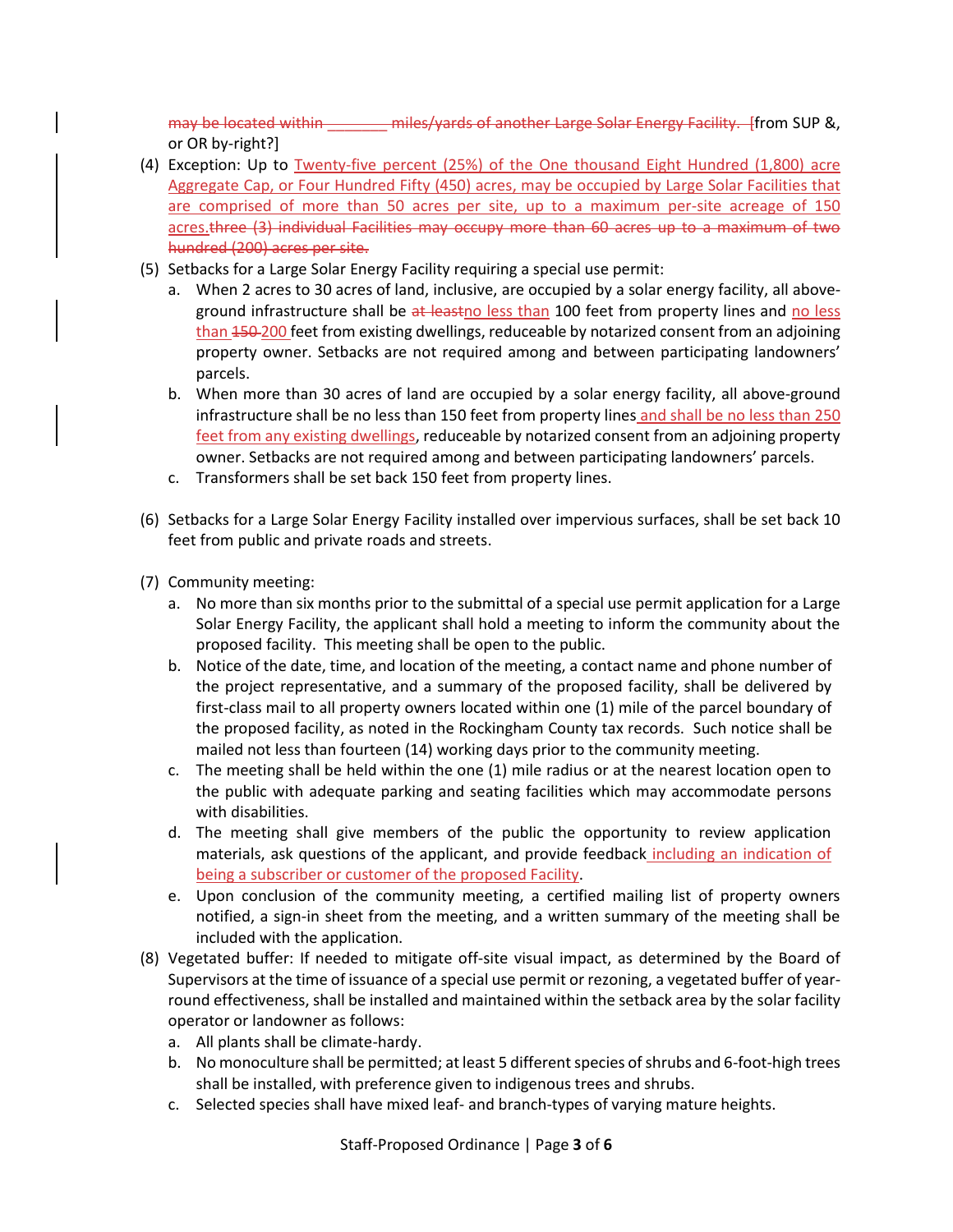- d. Two or three of the same species shall be grouped to ensure a naturalized effect. Uniform, staggered rows of plantings are not permitted.
- e. Existing vegetation in the setback area shall be supplemented with new plantings, and all existing, invasive species shall be removed prior to new plantings being installed.
- f. Land within the setback, not in trees and shrubs, shall have a stabilizing ground cover.
- g. Any fencing shall be located interior to the vegetated buffer.
- h. Trees and shrubs are not required where utility easements cross the setback.
- i. Ongoing maintenance:
	- 1. All vegetation (trees, shrubs, and ground covers) in the setback areas shall be maintained from installation through decommissioning. Ground covers shall provide continuous coverage for the life of the project.
	- 2. The solar facility operator and landowner shall manage non-invasive species and remove invasive species for the life of the project.
	- 3. Trees and shrubs shall be replaced if needed to maintain intended, camouflage effect.
- (9) Ground cover: Ground cover shall be installed and maintained throughout the site, including the setback area, as follows:
	- a. Ground cover shall be climate-hardy, non-invasive, and pollinator-friendly species, with preference given to indigenous plants.
	- b. Shade-tolerant plants shall be installed under the solar panels.
	- c. Ground covers shall meet erosion and sediment control and stormwater management regulations effective at the time of site plan approval.
	- d. Ongoing maintenance: The solar facility operator and landowner shall manage non-invasive species and remove invasive species for the life of the project.
- (10)Vegetated buffers and ground covers shall be addressed in the SUP application and on the site plan.
- (11)Wildlife corridors: The establishment of wildlife corridors shall be as determined by the Virginia Department of Wildlife Resources.
- (12)Historic Sites: No facility shall be located on a property in the Virginia Department of Historic Resources (VDHR) Landmarks Registry, National Registry, or within the Core Area and Field of Fire Area as designated in the Cross Keys and Port Republic Battlefields Preservation Plan.
- (13)Viewshed: A viewshed simulation, from points selected by the County, shall be included in the SUP application.
- (14)Tree cover. No facility shall be permitted on land that has been clear-cut or heavily timbered in the five (5) years immediately preceding the date of the application.
- (15)Glare and Appearance:
	- a. All Large Solar Energy Facility structures, racks, and associated facilities shall have a nonreflective finish or appearance. Solar collectors shall be designed to maximize absorption and minimize glare outward toward adjoining properties and upward toward aircraft. Vehicles travelling on adjoining interstate and state-maintained roads shall also be protected from potential glare, including tractor trailer cabs.
	- b. The design of support buildings and related structures shall use materials, colors, textures, and landscaping that will camouflage the Large Solar Energy Facility from surrounding residences.

(16)Decommissioning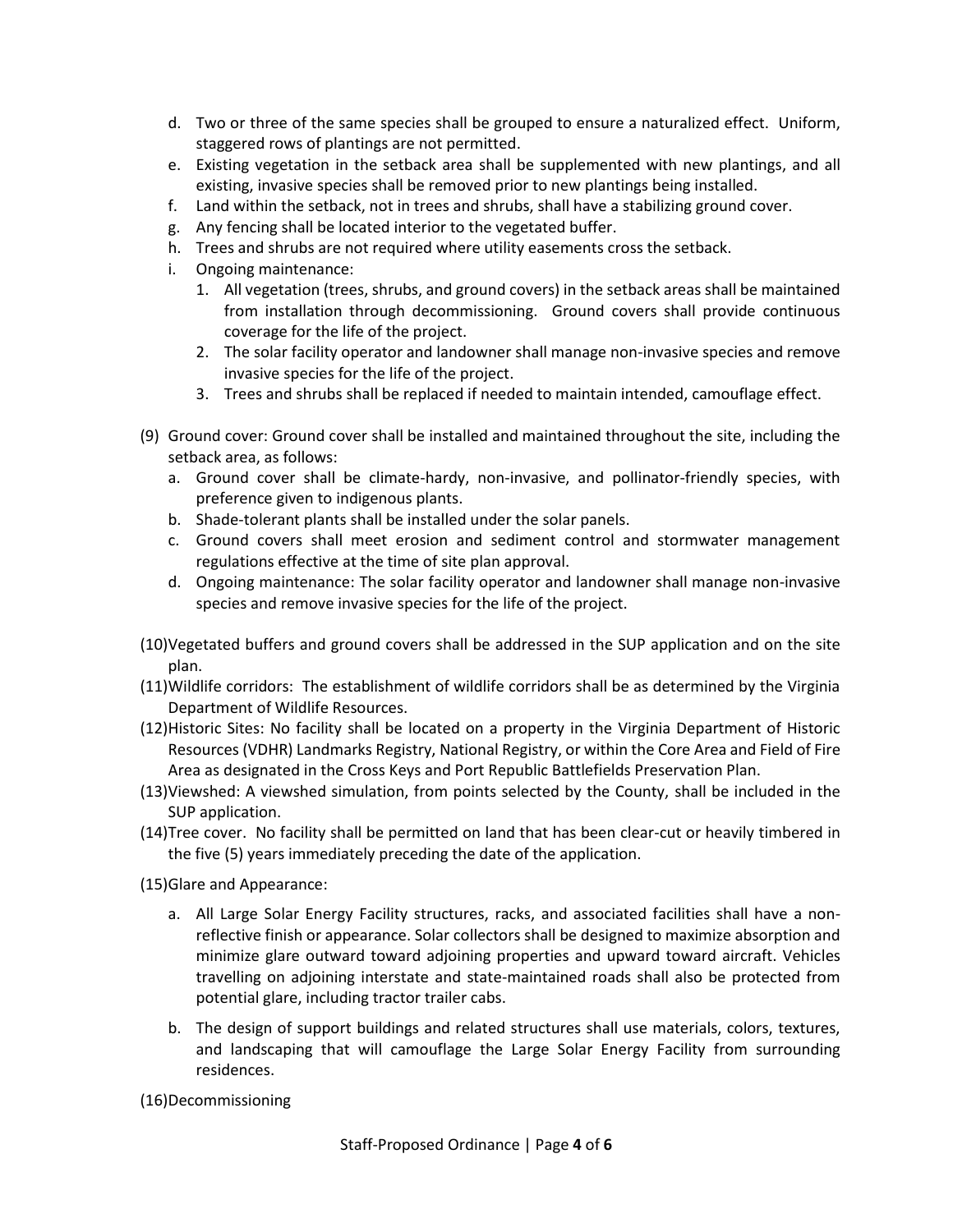- a. Decommissioning Plan. A decommissioning plan shall be developed by the applicant, owner, or operator prior to the approval of a site plan being issued for a Large Solar Energy Facility. If the Large Solar Energy Facility is completely inactive or has substantially discontinued the delivery of electricity to a grid for a continuous 6-month period it shall be considered an inactive solar energy facility. The applicant, owner of the real estate, or owner or operator of the facility, shall provide notice to Rockingham County in writing once the property becomes an inactive Large Solar Energy Facility. The decommissioning of the site shall commence within six (6) months of receipt of such notice by Rockingham County. The Decommissioning Plan shall include:
	- 1. Anticipated life of the solar energy facility;
	- 2. The estimated *future* cost of the decommissioning and repurposingin the future, as expressed in current dollars, by a Virginia State-licensed professional engineer;
	- 3. Method used to determine the estimate;
	- 4. The manner in which the project will be decommissioned; and
	- 5. The name and physical address of the person or entity responsible for the decommissioning plan.
- b. Repurposing. All material removed from the site shall be transferred to a reclamation or repurposing facility that specializes in recycling, reclaiming or repurposing solar facility materials.
- b.c. Surety. Unless the Large Solar Energy Facility project is owned by a public utility within the Commonwealth of Virginia, the gross costs of decommissioning shall be secured by an adequate surety in a form agreed to by the County Attorney, including but not limited to cash, or a letter of credit, bond or other guarantee issued by an entity whose debt is rated as investment grade by either Standard and Poor's or by Moody's, and posted prior to the project receiving its certificate of completion, or equivalent, from Rockingham County to operate the use. If an adequate surety is required, the cost estimates of the decommissioning shall be updated at least every five (5) years by the applicant, owner, or operator, and provided to the County. "Gross costs" shall not include a deduction for salvage value.
- c. Applicant, Facility Owner and Property Owner Obligation. Within six (6) months after the cessation of use of the Large Solar Energy Facility for electrical power generation or transmission, the applicant or its successor, at its sole cost and expense, shall decommission the Large Solar Energy Facility in accordance with the decommissioning plan approved by the County. If the applicant or its successor fails to commence decommissioning in a timely manner so that decommissioning may be completed within six (6) months of the facility becoming an inactive Large Solar Energy Facility, the property owner shall conduct the decommissioning in accordance with the plan and may use bonded resources to do so, as approved and released by the County. Following completion of decommissioning of the entire Large Solar Energy Facility, the bond shall be released and, if the County has called upon the bond and taken control of bond resources, any remaining resources held by the County shall be distributed to the property owners in proportion to their ownership interests.
- d. Applicant, Owner Default; Decommissioning by the County.
	- 1. If the applicant, its successor, and the property owners fail to decommission the solar energy facility within six (6) months, the County shall have the right, but not the